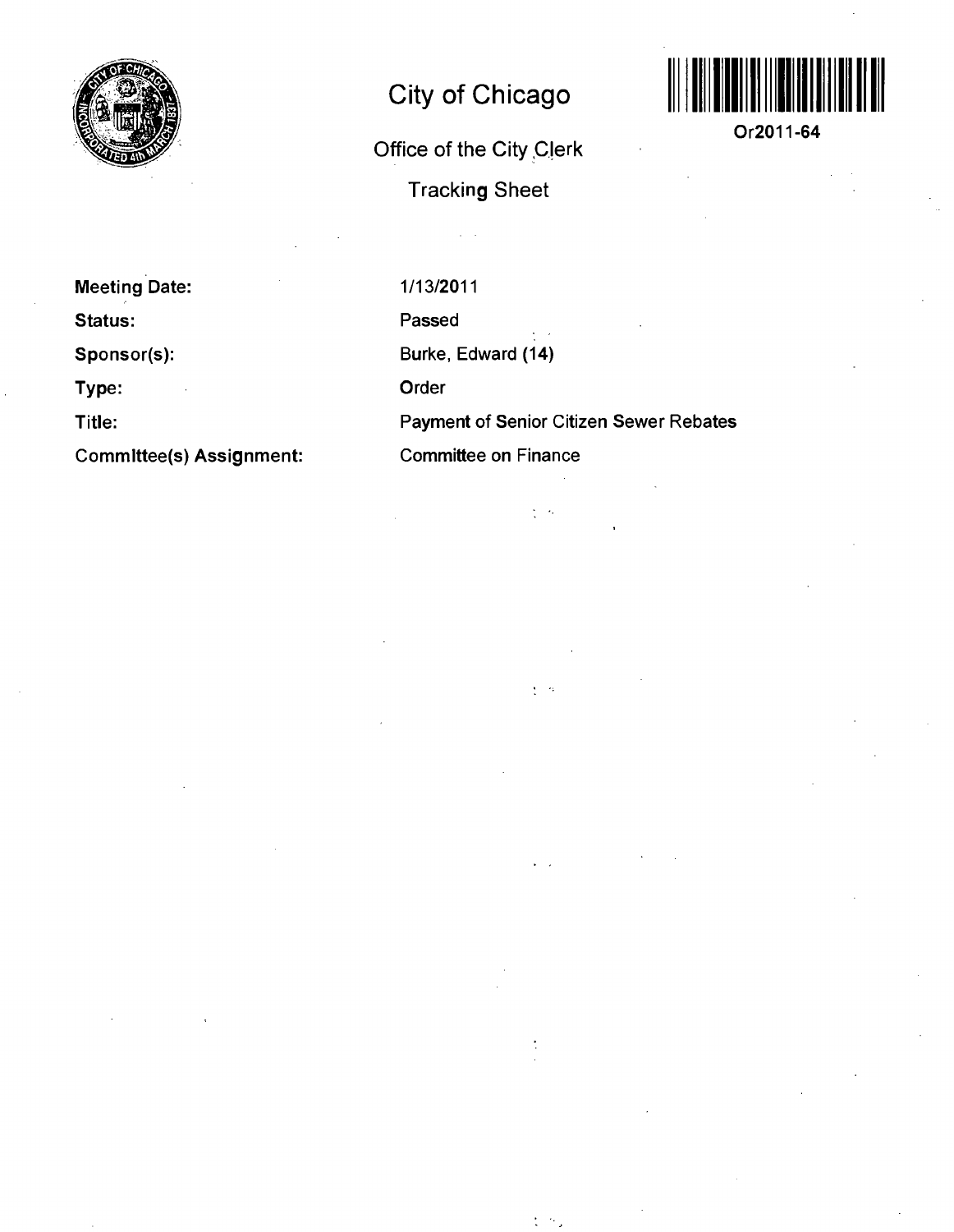$Chicago, \overline{J}ANUARY$  13, 20 11

**To the President and Members of the City Council:** 

Your Committee on Finance, having had under consideration an order authorizing the payment of Senior Citizen Sewer Rebates:

having had the same under advisement, begs leave to report and recommend that Your Honorable Body pass the proposed order transmitted herewith.

This recommendation was concurred in by the member of the committee (with  $\frac{1}{\sqrt{1-\frac{1}{\sqrt{1-\frac{1}{\sqrt{1-\frac{1}{\sqrt{1-\frac{1}{\sqrt{1-\frac{1}{\sqrt{1-\frac{1}{\sqrt{1-\frac{1}{\sqrt{1-\frac{1}{\sqrt{1-\frac{1}{\sqrt{1-\frac{1}{\sqrt{1-\frac{1}{\sqrt{1-\frac{1}{\sqrt{1-\frac{1}{\sqrt{1-\frac{1}{\sqrt{1-\frac{1}{\sqrt{1-\frac{1}{\sqrt{1-\frac{1}{\sqrt{1-\frac{1}{\sqrt{1-\frac{1}{\sqrt{1-\frac{1}{\$ aviva voce vote)of

Respectfully submitted.

(signed)

Chairman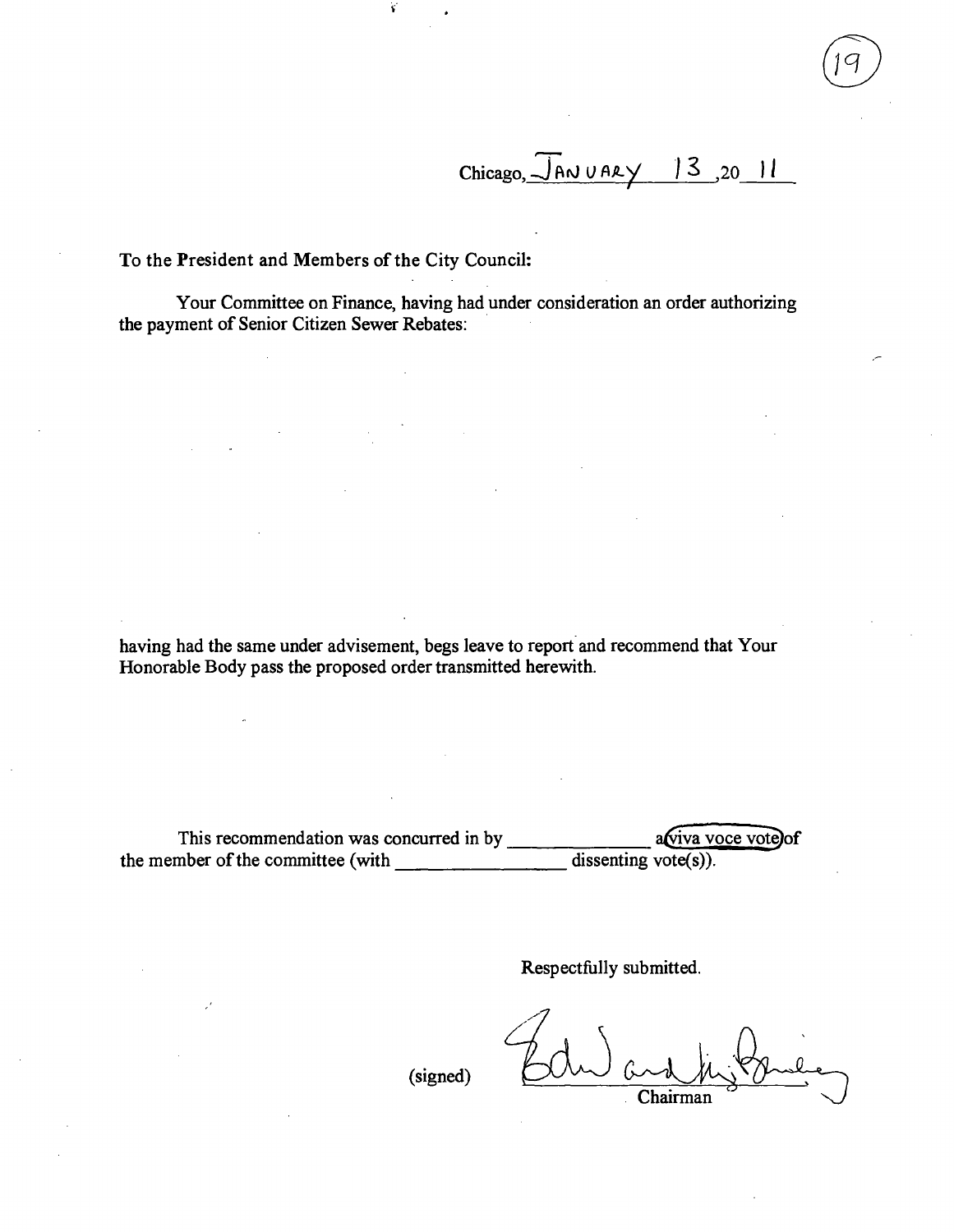ORDERED, That the City Comptroller is authorized and directed to pay the following named claimants, the respective amounts set opposite their names, said amount to be paid in full as follows, and charged to Account No. 314-99-4415-9148-0938: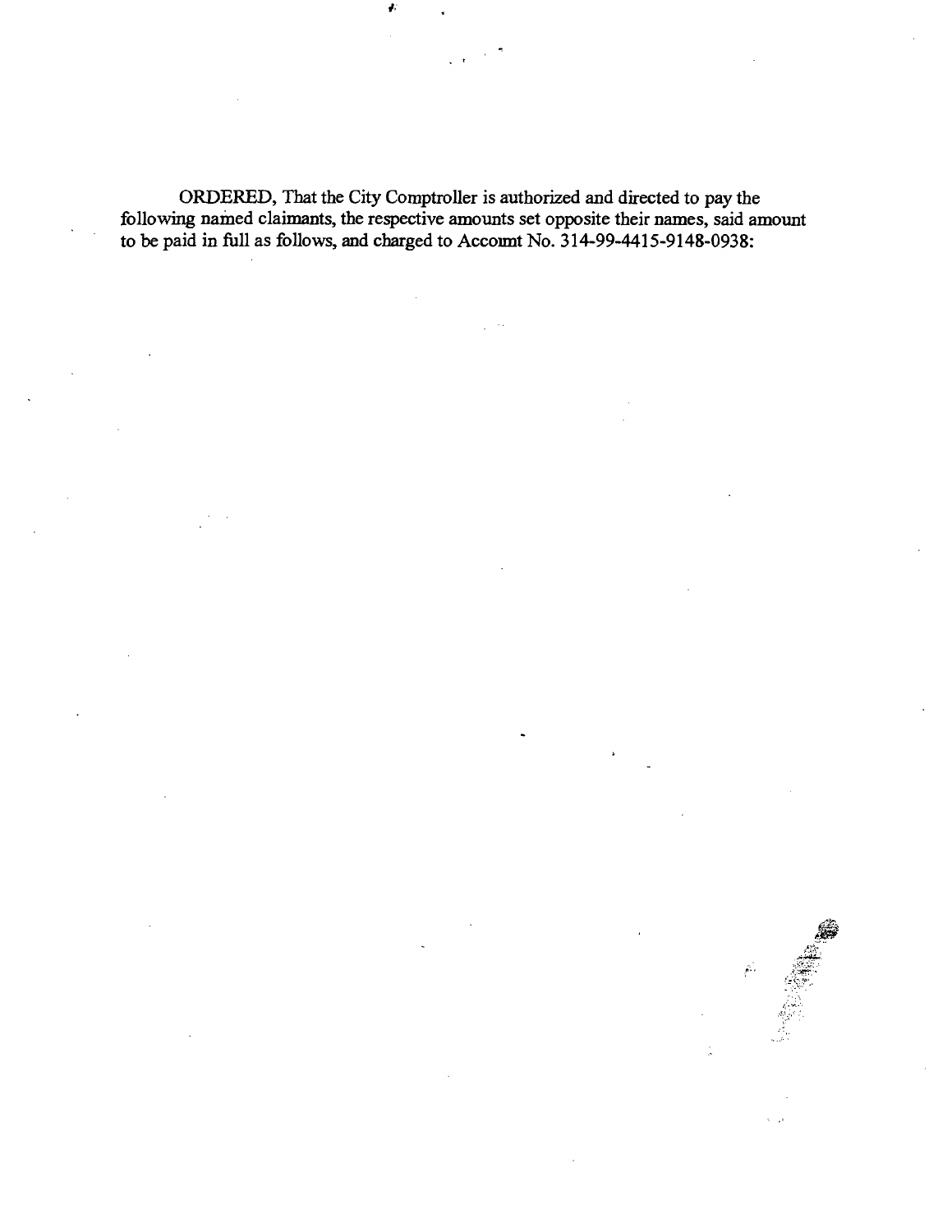## COMMITTEE ON FINANCE SMALL CLAIMS, CITY OF CHICAGO SEVER REBATE JOURNAL

| <b>NAME</b>           | PIN NUMBER         | ALDERMAN          | AMOUNT |
|-----------------------|--------------------|-------------------|--------|
| ALSPACH, RICHARD A    | 17-04-207-086-1543 | 42 REILLY         | 50.00  |
| AREMU, OVOTOSO        | 14-21-108-005-0000 | 46 SHILLER        | 50.00  |
| ASRESSIE, MENGISTE    | 14-21-108-005-0000 | 46 SHILLER        | 50.00  |
| BAKER, JOSEPH J       | 14-21-314-048-1048 | 44 TUNNEY         | 50.00  |
| BANE, VIRGINIA        | 13-18-410-035-1036 | 39 LAURINO        | 50.00  |
| BELTRAN, MAGDA        | 14-21-108-005-0000 | 46 SHILLER        | 50.00  |
| BENSCN, RUIH A        | 14-18-323-012-1048 | 47 SCHULTER       | 50.00  |
| BERGT, AUDREY H       | 13-02-300-009-1008 | 39 LAURINO        | 50.00  |
| BERRY, THOMAS D       | 17-10-318-031-1184 | 42 REILLY         | 50.00  |
| BLUME, JOHN F         | 17-04-207-086-1148 | 42 REILLY         | 50.00  |
| BLUMENIHAL, DON J     | 17-10-401-014-1246 | 42 REILLY         | 50.00  |
| BRADLEY, CHARLES      | 14-21-108-005-0000 | 46 SHILLER        | 50.00  |
| BUENO, ROSA I         | 14-21-108-005-0000 | 46 SHILLER        | 50.00  |
| OOBIRZAN, COSTICA     | 14-21-108-005-0000 | 46 SHILLER        | 50.00  |
| COMMAY, JOANN         | 17-10-203-028-1073 | 42 REILLY         | 50.00  |
| COPELAND, FRANCES G   | 17-04-207-087-1098 | 48 SMITH          | 50.00  |
| COPELAND, ROSEMARY A  | 17-04-207-086-1460 | 42 REILLY         | 50.00  |
| O XUPLAND, KATHLEEN E | 17-04-222-062-1047 | 42 REILLY         | 50.00  |
| COX, RONALD O         | 17-10-221-083-1653 | 42 REILLY         | 50.00  |
| CURTH, RUIH A.        | 17-04-207-087-1379 | 42 REILLY         | 50.00  |
| DAMORE, GBORGAN R     | 17-10-202-083-1003 | 42 REILLY         | 50.00  |
| DOLINSKI, ROSEMARY    | 14-21-108-005-0000 | 46 SHILLER        | 50.00  |
| EDMONDS, CHARLES J    | 14-21-108-005-0000 | 46 SHILLER        | 50.00  |
| ENGEL, LILLIAN R      | 14-21-314-048-1243 | 44 TUNNEY         | 50.00  |
| ESSEX, BARBARA L      | 14-21-108-005-0000 | 46 SHILLER        | 50.00  |
| FAJN, MAX             | 14-21-314-048-1130 | 44 TUNNEY         | .50.00 |
| GRAHAM, EDNA P        | 14-21-108-005-0000 | 46 SHILLER        | 50.00  |
| GREENBERG, LAWRENCE   | 14-21-314-048-1258 | 44 TUNNEY         | 50.00  |
| GUERRERO, ALFONSO J   | 14-21-108-005-0000 | 46 SHILLER        | 50.00  |
| HARDIN, ROBERT        | 17-10-318-031-1239 | 42 REILLY         | 50.00  |
| HERNANDEZ, MIRTHA E   | 14-21-108-005-0000 | <b>46 SHILLER</b> | 50.00  |
| HINES, ANN            | 14-21-108-005-0000 | 46 SHILLER        | 50.00  |
| HODGES, TOMMIE L      | 17-34-121-094-0000 | 02 FIORETTI       | 50.00  |
| JACKSCN, JULIUS       | 14-21-105-005-0000 | 46 SHILLER        | 50.00  |
| JACOBS, VICTORIA B    | 17-10-212-040-1059 | 42 REILLY         | 50.00  |
| JAIRALA, MERCEDES     | 17-20-227-059-1063 | 25 SOLIS          | 50.00  |
| JAMISON, EDMJND S     | 17-09-309-003-1100 | 42 REILLY         | 50.00  |
| JONAS, WALTER         | 20-12-114-006-1023 | 05 HAIRSTON       | 50.00  |
| KAPLAN, PATRICIA      | 17-03-107-019-1077 | 43 DALEY          | 50.00  |
| KARP, KATHLEEN A      | 17-04-207-086-1512 | 42 REILLY         | 50.00  |
| KMIECIK, LAWRENCE     | 14-21-101-034-1155 | 46 SHILLER        | 50.00  |
| KDEHLER, NANCY        | 10-31-409-062-1030 | 41 DOHERTY        | 50.00  |
| KURCZ, DOROTHY        | 14-31-128-025-0000 | 32 WAGUESPACK     | 50.00  |
| KUSSMANN, PATRICIA J  | 14-18-323-012-1009 | 47 SCHULTER       | 50.00  |
| KUX, BARBARA J        | 14-08-203-015-1397 | 48 SMITH          | 50.00  |
| LEWIS, ELAINE N       | 14-21-108-005-0000 | 46 SHILLER        | 50.00  |
| MAITLAND, IRENE P     | 14-21-108-005-0000 | 46 SHILLER        | 50.00  |
| MAKI, GLENNA M        | 17-04-207-086-1408 | 42 REILLY         | 50.00  |
| MALONE, FLORENCE      | 17-04-207-086-1286 | 42 REILLY         | 50.00  |
| MANCUSO, R ANIHONY    | 17-04-207-086-1056 | 42 REILLY         | 50.00  |
| MAXWELL, DONNA M      | 17-10-316-033-1090 | 42 REILLY         | 50.00  |
|                       |                    |                   |        |

 $\bar{\mathcal{L}}$ 

## $\mathbf 1$

 $\sim$ 

 $\mathcal{L}_{\mathcal{A}}$ 

 $\sim 10$